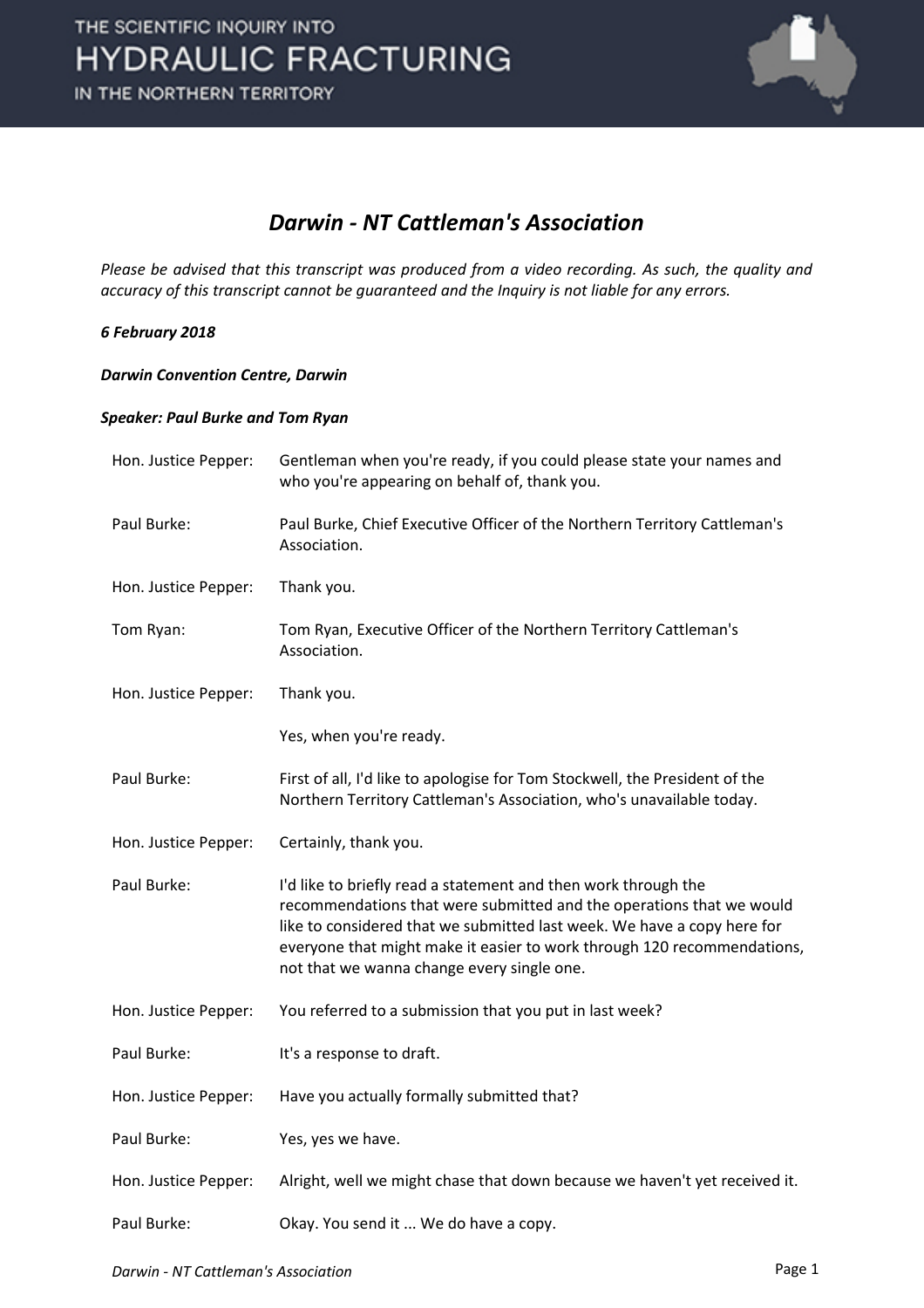IN THE NORTHERN TERRITORY



| Hon. Justice Pepper: | Alright. Well if you got a  yeah, absolutely, yeah. No, we haven't actually                                                                                                                                                                                                                                                                                                                                                                                                                                                                                                                                                                                                                                                                                                                        |
|----------------------|----------------------------------------------------------------------------------------------------------------------------------------------------------------------------------------------------------------------------------------------------------------------------------------------------------------------------------------------------------------------------------------------------------------------------------------------------------------------------------------------------------------------------------------------------------------------------------------------------------------------------------------------------------------------------------------------------------------------------------------------------------------------------------------------------|
| Paul Burke:          | Just might make it easier.                                                                                                                                                                                                                                                                                                                                                                                                                                                                                                                                                                                                                                                                                                                                                                         |
| Hon. Justice Pepper: | Yeah, thank you but we haven't  perhaps if you could try and resend it<br>electronically, there's probably been a glitch in the system, but we haven't<br>actually received it. Thank you.                                                                                                                                                                                                                                                                                                                                                                                                                                                                                                                                                                                                         |
| Paul Burke:          | So I might quickly read an opening statement.                                                                                                                                                                                                                                                                                                                                                                                                                                                                                                                                                                                                                                                                                                                                                      |
| Hon. Justice Pepper: | Thank you very much. Yes please.                                                                                                                                                                                                                                                                                                                                                                                                                                                                                                                                                                                                                                                                                                                                                                   |
| Paul Burke:          | On behalf of our members, we would like to thank the inquiry members for<br>allowing the NTCA to speak to the scientific inquiry into a hydraulic<br>fracturing in the Northern Territory draft final report. We would also like to<br>acknowledge the committee members for producing a balanced and<br>detailed report. The committee has been inclusive and allowed all<br>stakeholders to have considerable input. We have prepared copied of our<br>detailed submissions you have there.                                                                                                                                                                                                                                                                                                      |
|                      | The NTCA is the peak primary industry body advocating for the Northern<br>Territory Cattleman, an industry that we represent 90% of. The NTCA<br>members are custodian of 700,000 square kilometres of the Northern<br>Territory landmass and manage a herd of 2.1 million cattle. The NTCA is a<br>grassroots organisation that unashamedly was founded to advance and<br>protect the interests of the cattle industry. The NTCA has been engaged<br>throughout this process. The NTCA executive committee formed a<br>petroleum working group to advise the board in relation to gas extraction.                                                                                                                                                                                                 |
|                      | Our membership has a wide range of views and to say anything different<br>would be false. We have battled through the process, but what we've<br>endeavoured to do is keep out membership informed with detailed<br>information that is accurate. Today we seek to give clarity in relation to our<br>submission. The scientific inquiry into the hydraulic fracturing in the NT. The<br>NTCA has taken a pragmatic approach to the gas industry, such that the gas<br>industry is to proceed in the Northern Territory, then protections for the<br>pastoral industry must be world's best practise and legislated. The key<br>component of this approach has been to ensure that cow habitation can<br>occur in a mutually respectful manner that mitigates interference on a<br>pastoral lease. |
|                      | The fundamental view of the NTCA land holders is that whilst a pastoral<br>lease does not have exclusive possession, they do have exclusive use of<br>purpose prescribed of that lease. Any impact on that exclusive use should be<br>compensated. Due to varying degrees of risks associated with each project<br>and complex issues that will be unique from site to site and project to<br>project, the NTCA considers the individual rights critical to upholding the<br>welfare of pastoralist and the individual business. We maintain that the gas<br>industry model in the Northern Territory must include the right to negotiate<br>compensation for individual landholders, including the individual right of                                                                            |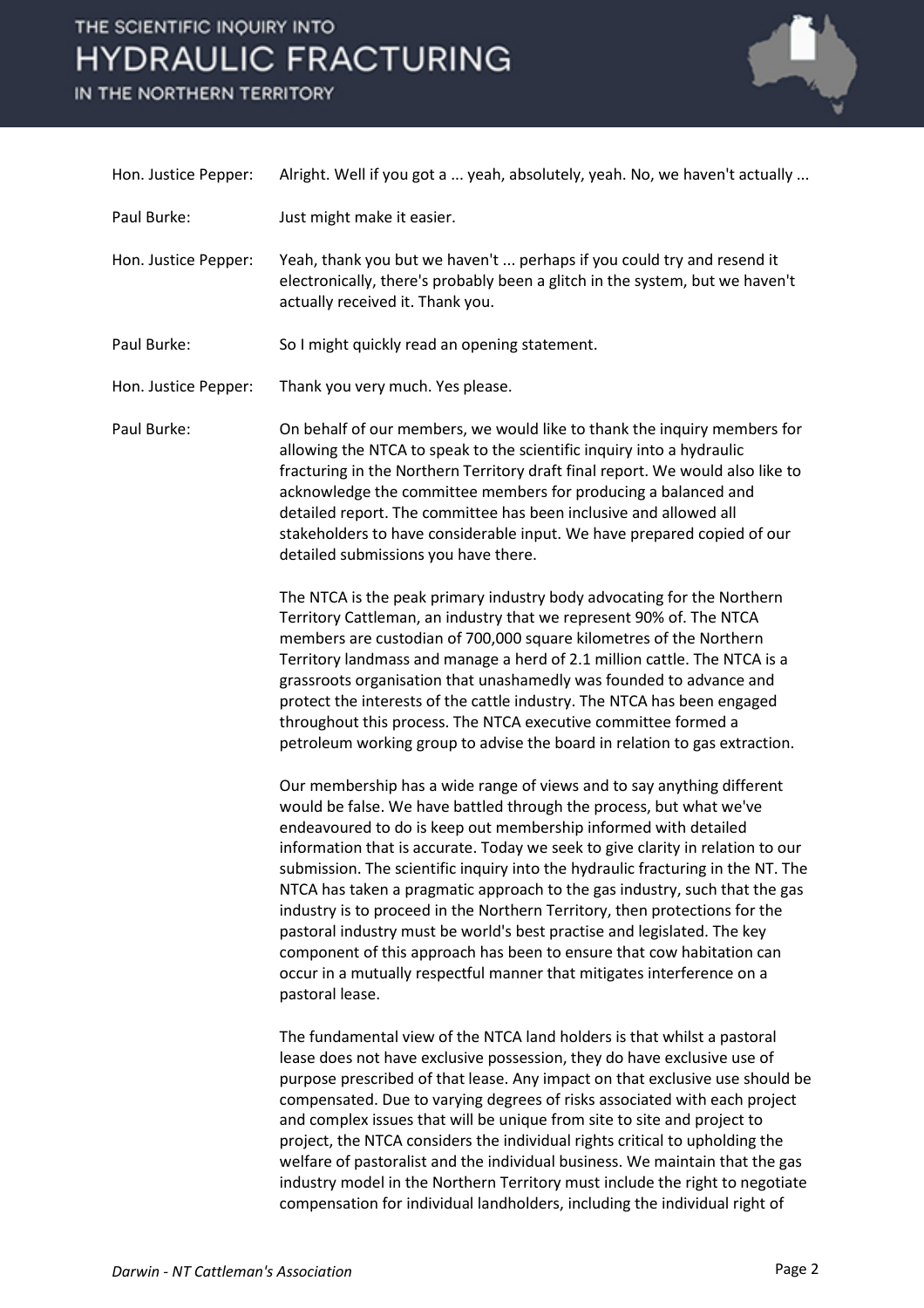

pastoralists to say no or alternatively to say yes. This right must be legislated.

As perpetual lease holders, NTCA members have the right of exclusive use to their land. Each landholder has the right to generally use the lease in accordance with lease conditions without limitations. In any access agreement, the who, what, and when must be defined in the detail prior to access being granted. The who: who is entering the property and how many people are entering the property. The what: a detailed scope of works, including maps, locations, and all relevant information. The when: what timeframes are involved exactly and when will the works occur to allow all parties to plan.

To protect markets and customer confidence both domestically and internationally, the producers need to have full knowledge of what is happening on their property and when. Our ability to supply clean, safe, and nutritious beef and other agricultural products, the requirements for strict product security safeguards must be introduced to mitigate the impacts of increased activity on pastoral lands by the onshore gas industry. The NTCA recommends that prior to entry to a pastoral or agricultural property, onshore guests workers, contractors, must first complete an online bisecurity awareness module and receive a certificate or card acknowledging the completion of this. Prior to entry, any individual must provide this certificate to landholders. Entry can be denied by landholders to individuals that are unable to produce such documentation. The module will be developed and delivered by the pastoral industry in an online platform. It is recommended that land access agreements not include a confidentiality clause. Transparency is critical to the harmonised development of the gas industry and cohesive land arrangement.

It is also important to note that land access arrangements across the mining activities should be harmonised, not just applied to the gas industry. What we mean there, is they should be for all mining interests, not just gas industries.

Hon. Justice Pepper: We can only, according to our trims of reference, look at onshore shale gas.

Paul Burke: I Understand.

NTCA is to be included in the Northern Territory government funded gas tribunal, similar to the current land assessment panel. The gas tribunal should be established to deal with matters directly related to access to gas companies on private land. The gas tribunal must be endowed with such powers to direct compliance by both pastoralists and gas companies in relation to disputes arising in relation to land access arrangements. The tribunal's powers should be limited to disputes arising in relation to current and previous access arrangements, however, should not be constructed with powers related to decisions regarding compensation.

The NTCA is a key stakeholder in the legislative drafting process. It's to be resource by the Northern Territory government to enable the NTCA to have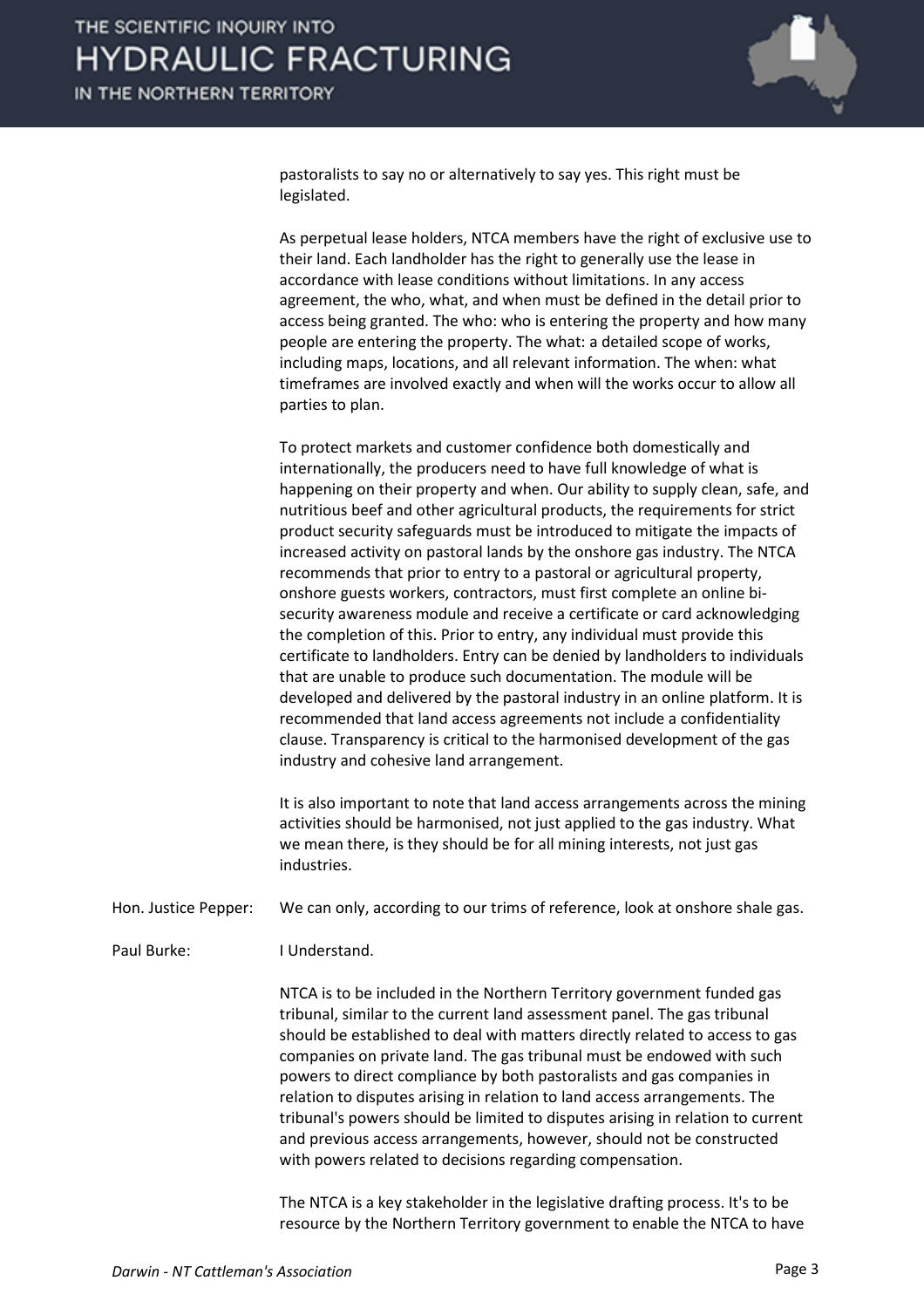

informed input into the process through access to legal and expert advice, when required. This will be critical in achieving strong legislation and regulation that is supported by industry and rural stakeholders.

We will now work through our proposed amendments and refinements. If you have any questions, we're happy to take them throughout the presentation. It may be easier if you've got specific question around a recommendation as we're talking to it.

Our responses to the recommendation. So 7.5, and everyone's got that document in front of them. The NTCA amendment that change that the use of all surface natural water resources, capturing overflow water, if agreeable to landholder, should be permitted. It's probably just going to a little bit of clarification around that point.

Recommendation 7.7: NTCA amendment all water flow rates as an additional measure of impact to ensure onshore shale gas industry does not cause unacceptable aquifer draw down through the reduction of flow rates. Aquifer levels rise and fall naturally, so including flow rate of local oars, will add another safeguard to complement the above mentioned measurable. All flow rates are to be included in baseline data testing prior to exploration work commencing.

7.8 The NTCA amendment: Re-injection of wastewater is not supported, unless an independent scientific review proves the feasibility and safety of water reentering the system will not have a detrimental environmental effect or impact.

7.9 The NTCA amendment: Recommend including the volume of these chemicals. So in this one, we're talking about the amount of chemical, the types of chemicals, but I would also like to see the volume of these chemicals and detail advice on how they will be stored on site.

Recommendation 7.11: NTCA amendment include a defined process to how on-site spills will be managed and rectified by a company.

7.13 The NTCA amendment: Similar to amendment recommendation 7.8, reinjection of wastewater is not supported, unless an independent scientific review proves the feasibility and safety of water reentering the system will not have a detrimental environmental impact.

7.16 NTCA amendment changed to read: Discharge of shale gas hydraulic fracturing waste water, treated or untreated, to either the drainage lines, waterways, temporary stream systems, or water holes be strictly prohibited.

7.17 NTCA amendment: Include the provision that any and all erosion created by any gas industry, must be remediated immediately by the gas company responsible.

Tom Ryan: Recommendation 8.2 is just a suggested amendment to the wording to read that gas companies must have dedicated weeds officer whose role is to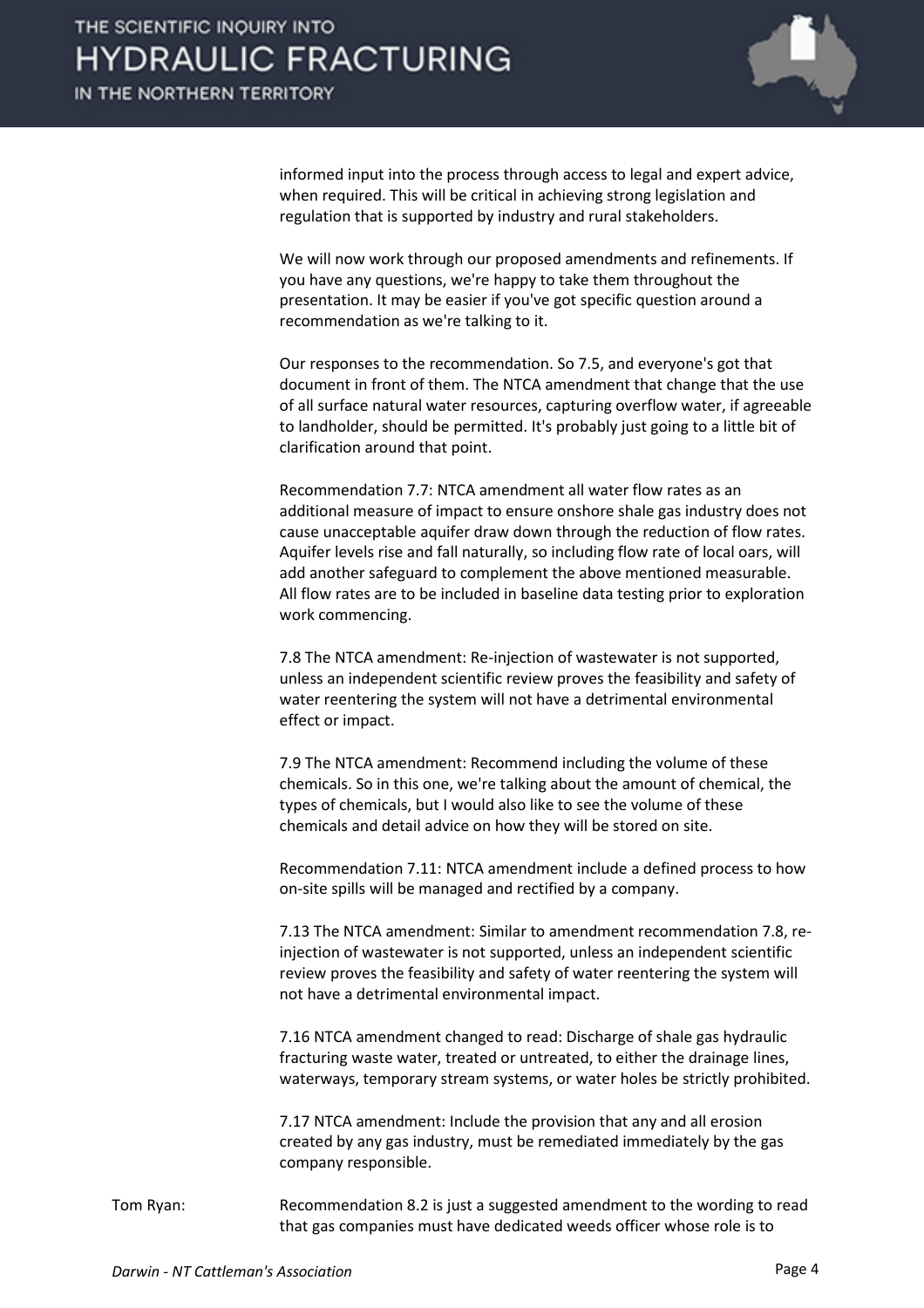

monitor well pads, roads, and park line corridors for weeds in consultation with the landholder. That really just speaks to taking the burden off the pastoralists for weed monitoring in that situation.

8.3 is proposed amendment, as per amendment recommendation 8.2, the recommendation should read very similar to have a weed management plan and a weed management officer in charge. There's also the addition there that the plan must be consistent with all relevant statutory weed management plans in relevant abatement plans established under the EPBC act.

8.4 is a suggested amendment. We suggest adding a requirement stating that any fuel reduction burns will be conducted by or directly supervised by the landholder and will only be conducted under the landholder's express permission. Furthermore, gas exploration companies shall not impact on a pastoralists ability to use fire for the purposes of environmental management, such as weed control. Just for clarification, that's just some of the fire management plans of the explorer, the pastoralists aren't at cross purposes. As you know, fire's is a very important part of land management, so we just don't want to get at cross purposes there.

Recommendation 8.5 is a suggested amendment: Any impact on the pastoral land or its operations by monitoring management of mitigation will result in the landholder being compensated in full. This includes any landholder time taken up by these activities and any disruption to the pastoral business's operations.

8.7 is a suggested amendment with a change to the wording, suggested as that well pods and pipeline corridors be progressively regenerated with vegetation or ground cover established in consultation an agreement with the landholder. Just to clarify, that change there is around the native vegetation. They may be in a particular area that's being worked over by a gas company that maybe the ability for the pastoralists to put improved pasture or something like that in there rather than native vegetation back into it, so there's possibly the opportunity there.

8.8 is a suggested amendment: This recommendation must stipulate that any environmental offset imposed does not detrimentally impact the effect that landholder in any way and is fully compensable to the landholder.

8.9 the suggested amendment to the wording, so it should read: The government consider the establishment of local aboriginal land ranger programmes to undertake land conservation activities on indigenous owned land only. The pastoralists reserves the right to choose a provider to undertake any land conservation activities on the pastoral lease.

8.11 is an amendment to the wording. Basically, change the word revegetated to regenerated. It's very similar to the previous recommendation, so amended to read that corridor whits be kept to a minimum, with pipelines and other linear infrastructure buried, except for necessary inspection points and the disturbed ground be regenerated in consultation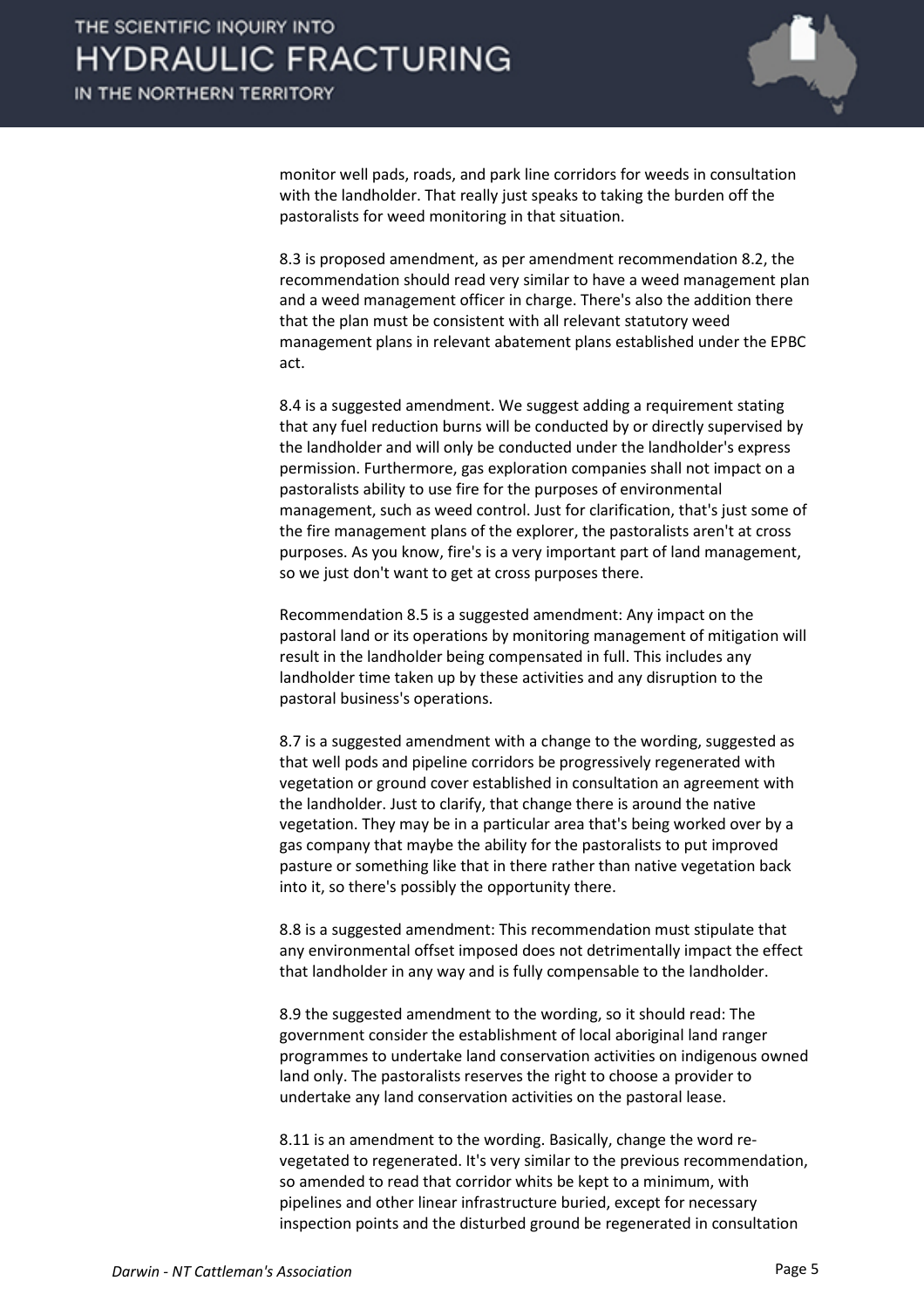IN THE NORTHERN TERRITORY



and agreement with the landholder to at least the standard existing immediately prior to any disturbance.

Paul Burke: 8.15 NTCA amendment include additional restrictions stating: Well pads, pipelines, and related gas infrastructure unearthed must not be constructed within 5,000 metres or 5 kilometres of reserved block, unless expressly agreed by the landholder during access arrangement negotiation. Reserve blocks means land within 5 kilometres laterally of any of the following: a residence or dwelling, a school house, a classroom, a community sporting or recreational building or purpose, a business, and so on. The list there. The principle issue in relation to these is 5 kilometres on a pastoral estate is not very far. Living in a city, sounds tend to get lost in the other noises in the environment. When you're living on a pastoral estate and you're a long way from anywhere, the slightest sound can be heard for very long distances, so it will impact on people's livelihoods and quality of life as well if they're constantly hearing things that they haven't heard for generations. We would strongly urge the 5 kilometres be considered.

> Recommendation 10.3: Similar to the previous, we're actually talking about offset distances or that 5 kilometres is a suitable amount of distance on a pastoral estate that can be many thousands of square kilometres and that's what we're talking about in there with the reserve blocks.

> Recommendation 11.3: The NTCA strongly opposes this recommendation and recommends that it be removed. We currently think there is enough legislation to be able to afford the right protections without additional ones over a pastoral estate and a pastoral estate should be able to be in a position where they can discuss and actually move through a native title process if they require. We think over and above what's currently in place.

Recommendation 12.3: NTCA amend remove local councils from this recommendation. Most of the NT road network is administered by the NT government and in most cases, the NT government is responsible for funding and maintaining those roads.

12.5 The NTCA amendment: Include provision for suitable land being made available within towns, free of native title, for purposes of subdivision to allow for future development. We said this is real opportunity to grow some of the towns by having freehold blocks and that includes all of the areas within the proposed development.

12.6 NTCA amendment recommendation should be amended to say that in consultation with local communities, aboriginal land councils, local governments, the governments, and pastoralists, gas companies be required to identify suitable accommodation, either temporary or permanent, which must be completed prior to the construction development phase. Given a lot of what will be happening will be on pastoral leases, we see that the pastoral may wish to engage with the gas company for the purposes of providing accommodation or providing facilities. We just like the pastoralists added in to that section.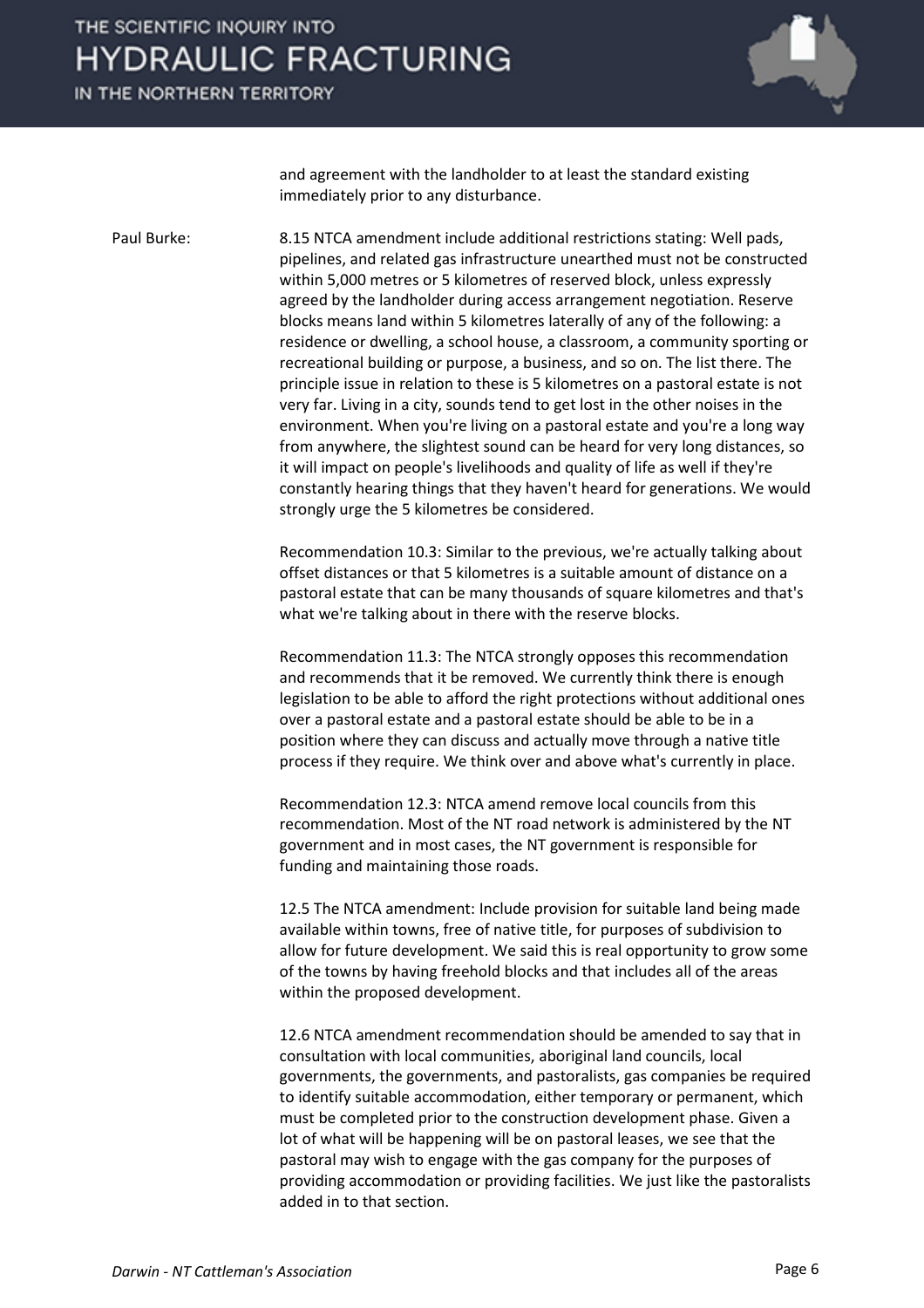IN THE NORTHERN TERRITORY



Tom Ryan: Recommendation 12.9 is a proposed amendment to add a point referring to a landholders time. For example, when a landholder's engaged in any activities in relation gas exploration and it's taken away from normal operation and life on the land, that the time expended on these gas activities be compensable.

> 12.10 is another amendment: This recommendation in its present form ignores the fact that pastoralists are part of the community. Any consultation involving community is to include all landholders, including the pastoralists. There are several recommendations that are very similar. With the amendments that we've made where we're just asking for pastoralists to be included in those lists of stakeholders.

Recommendation 12.11 is the same, to include pastoralists within community.

12.12 is the same. We just like to be included in that list of stakeholders.

Moving to the economic impact section on recommendation 13.3. The amendment that we proposed is to include provision that any employment or service provision resulting from onshore gas development occurring on a pastoral lease be offered in the first instance to the effected landholder. As Paul stated before in one of the previous recommendations, that given that most of this work is gonna be carried on pastoral lease, there may be significant opportunities there for the pastoralists to provide services to that company. We feel it appropriate that the landholder in that situation be at least offered the first opportunity to engage in those activities.

Under regulatory reform, recommendation 14.4 is an amendment ... now this related back to the inclusion of clarification of the reserve blocks. You'll note that we included a lot in those definition of reserve block station building, such as homesteads, yards, waters, that kind of thing.

14.6 the amendment that we proposed there is a change in the wording. A statutory land access agreement ... sorry, I'll just clarify, this goes to the heart of our submission. A statutory land access agreement to be developed by a working group comprised to the NTCA executive, gas industry representative, NT government representative, that provides standard minimum protection for pastoralists. Further terms negotiated between the pastoralists and the gas company may be included as special condition as to the statutory land access agreement. The parties to determine whether the special conditions take precedent to the standard terms of the statutory land access agreement. Further to the recommendation, the NTCA should receive government funding to resource its participation in this working group to ensure that we adequately resourced to take part with meaningful and informed input.

Paul Burke: 14.7 The NTCA amendment remove mandatory minimum, amend to read that the government implement a compensation scheme payable to all pastoral leases effected by the petroleum and gas exploration. What we don't want to see by having minimum referred to all of the time, that that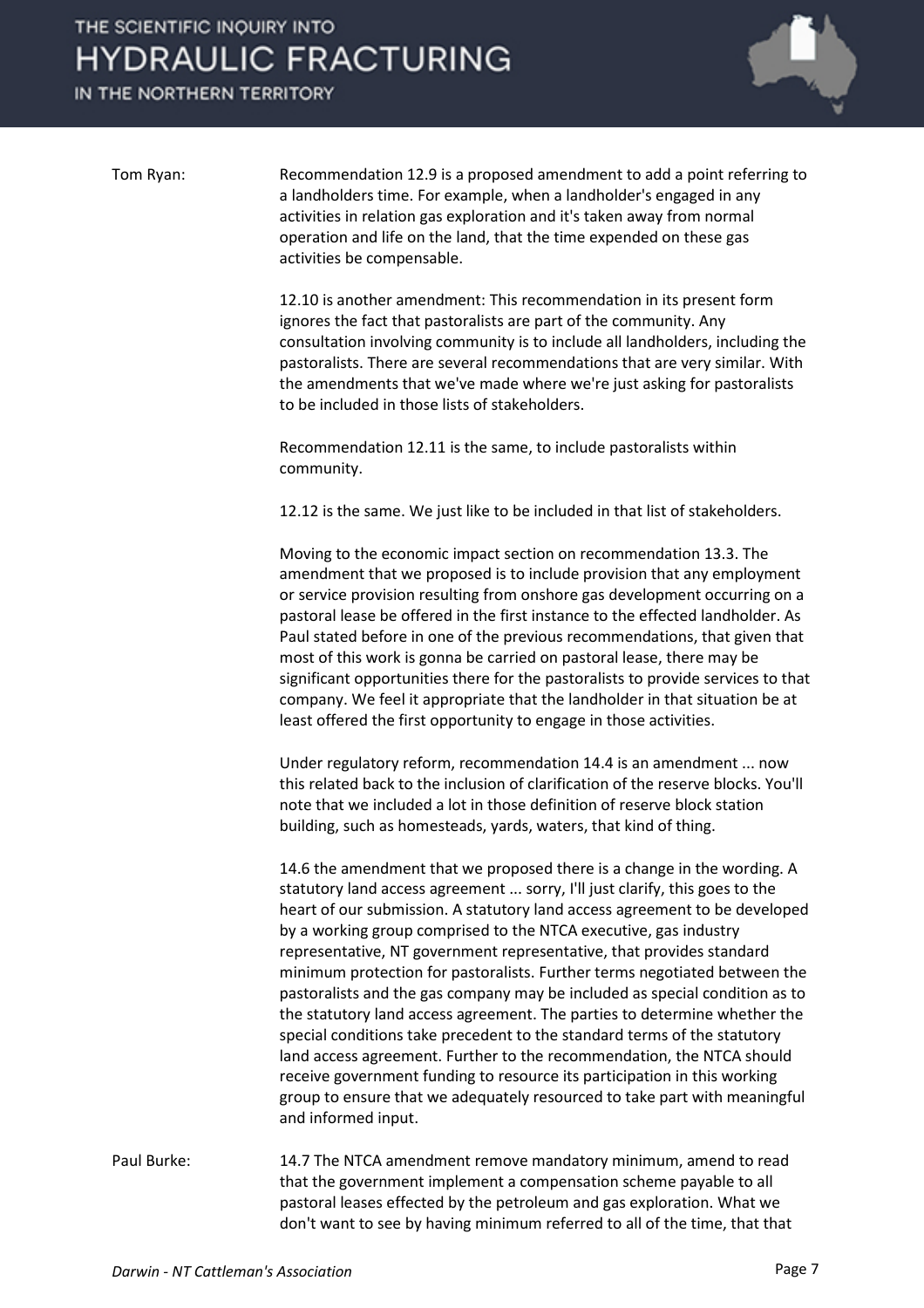

becomes the norm and nothing's applied above the minimum. We would like some safety nets in there, but there's an ability to be over to negotiate above what the standard minimum are. Just having some flexibility within the decision making process.

Recommendation 14.8 the NTCA amend to read that the government should implement a road impairment scheme to compensate pastoral leases for all new petroleum fuel brought into production.

14.9 The NTCA amendment that only persons directly affected by proposed grant of exploration permit may launch an objection. What we don't want to see is pastoralists going through a stressful period negotiating with gas companies and then for it to constantly to be going through a court process or be going through an appeal process and not understanding or not knowing where they're going to be from day to day. They would like the ability to be able to see the people directly involved in the process at the title.

14.11: That the Minister must not grant an exploration permit unless satisfied that a gas company is a fit a proper person, taking into account, among other things, the company's environmental history, the history of compliance with the petroleum act, and other relevant petroleum legislation, and its financial capacity to fully remediate in a timely manner any adverse environmental or otherwise impacts cause by its operation. That the minister's reasons for determining whether or not a guest company is fit and proper person be published.

14.26 then we are finished. A lot of these were smaller wording changes, too. The NTCA supports reduction in the regulatory fees, but not a reduction in monitoring.

Tom Ryan: 14.29 The proposed amendment is to remove the word consider from that statement. So we propose that it reads that the government enact provisions that reverse the onus of proof or create rebuttable presumptions for pollution and environmental harm offences for all regulated onshore gas activities.

> 14.32 The proposed amendment is the NTCA recommends that reforms described in option one be implemented and agrees with this recommendation on this basis. The NTCA does not agree with option two being implemented.

Paul Burke: That concludes our recommendations from the draft report. The NTCA have provided a detailed submission to the draft report, but would like to reiterate that water, both quality and quantity, issues remain the priority for the pastoral industry. The other key area addressed through our submission is in the form of legislated land access agreements with built-in safety nets to protect the grazing industry. In summary, the NTCA supports the scientific review and its process and has provided detailed feedback with additional amendments and refinements and wishes to remain engaged with the process.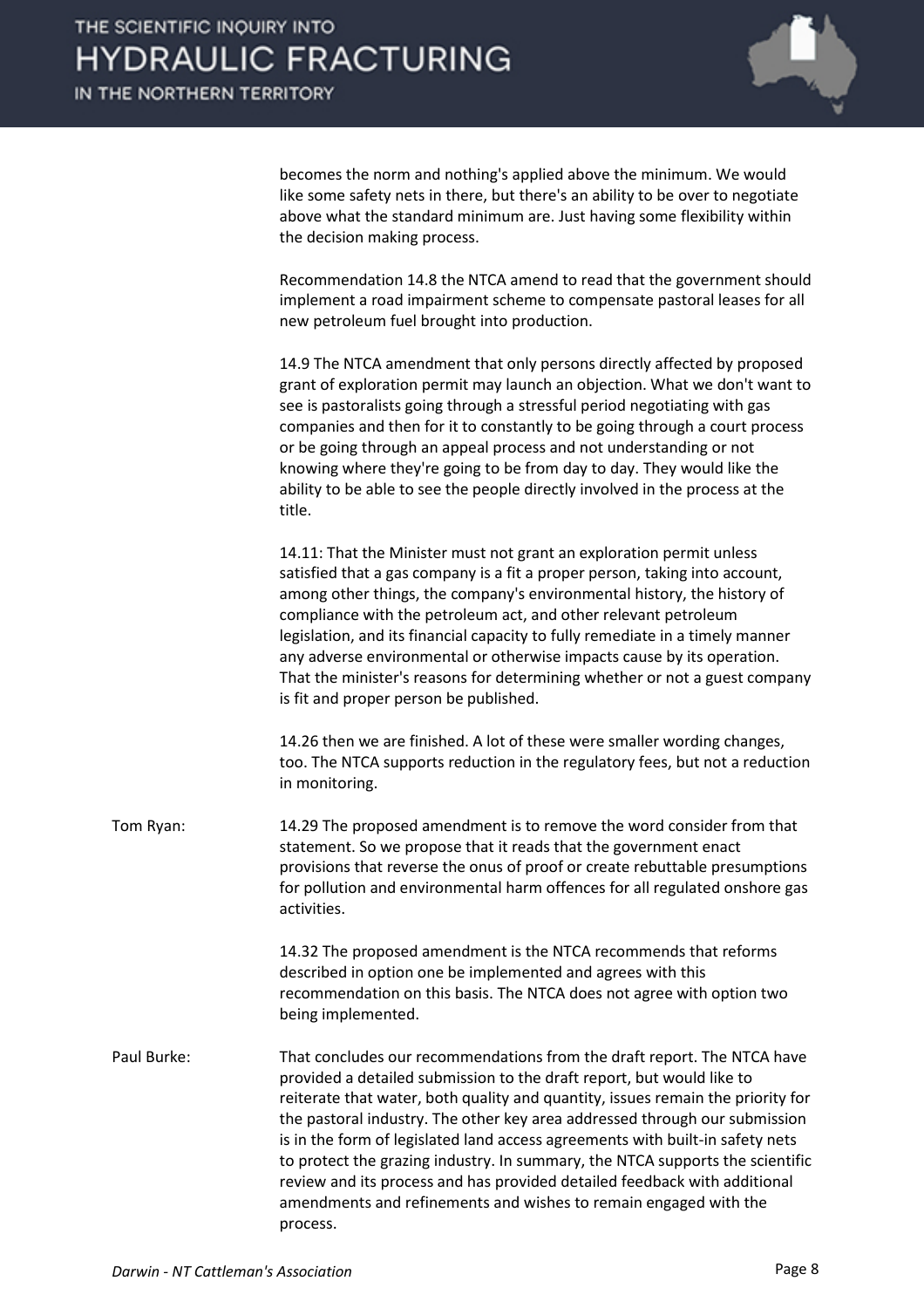IN THE NORTHERN TERRITORY



We'll take any questions.

Hon. Justice Pepper: Yes, absolutely. I think we'll start with Dr. Ritchie.

- Dr. David Ritchie: Thank you Mr. Burke. I guess the thrust of your submission is that you support a number of changes to laws and regulations to address that imbalance that occurs by not really because of the tenure of a pastoral lease does not give your members any rights below the ground. It does give them to guest companies and that can cause problems. I guess I'm a bit at a loss to understand then that the only recommendation that you strongly object to is one that's about the rights of somebody else under the ground and that's in 11.3 that you strongly. I just reiterated that it's the only one you actually say strongly oppose. I can't see how it changes anything for your members.
- Paul Burke: I guess working through with the petroleum working group, the risk was that it'd coming over into the pastoral sector and implicating what we actually do on the property as well, to have significant extra scrutiny on our property and the way we operate our business. Great fence lines, putting fire breaks, all of those types of issues. We just thought it was over and above what's currently in place.
- Hon. Justice Pepper: This is to protect sacred sites.

Dr. David Ritchie: I think you'll have to elaborate on that, because ...

- Paul Burke: We certainly support sacred sites and we support the sacred site act. We strongly support the sacred site act and the ability ...
- Dr. David Ritchie: That already in the ... we'll come to this in the next question about the 13.3. The pastoral lease has the right that you have for a pastoral lease of which also sued over the non-exclusive title, which is native title. Native title has the right to predict sacred sites within the limits of the law, the law being the sacred site act. That already has significant implications for your industry and over the last 30 odd years, there's been I would say a very high degree of working through those things and resolving those issues. Sometimes your members go through a formal processes of authority certificates, but most usually it's done directly with the traditional owners on properties, with the owner of the properties. I just don't see how, in fact I'd like you to explain why you think this would make any difference for those arrangements that have been in place for 30-40 years.
- Paul Burke: So I'd also like to note that the Northern Territory and the pastoral industry in the Northern Territory lead the way in a lot of the native title negotiations that happened. We've managed to work through a significant amount of those and I think there's another 7-8 listed for next year for going through. The subsurface water is an interesting conundrum. We access sub water. We certainly have no issue with what's above the ground. Water is alright for us to take for stock and domestic and we believe that having another level of legislation or regulation over that water that we're talking about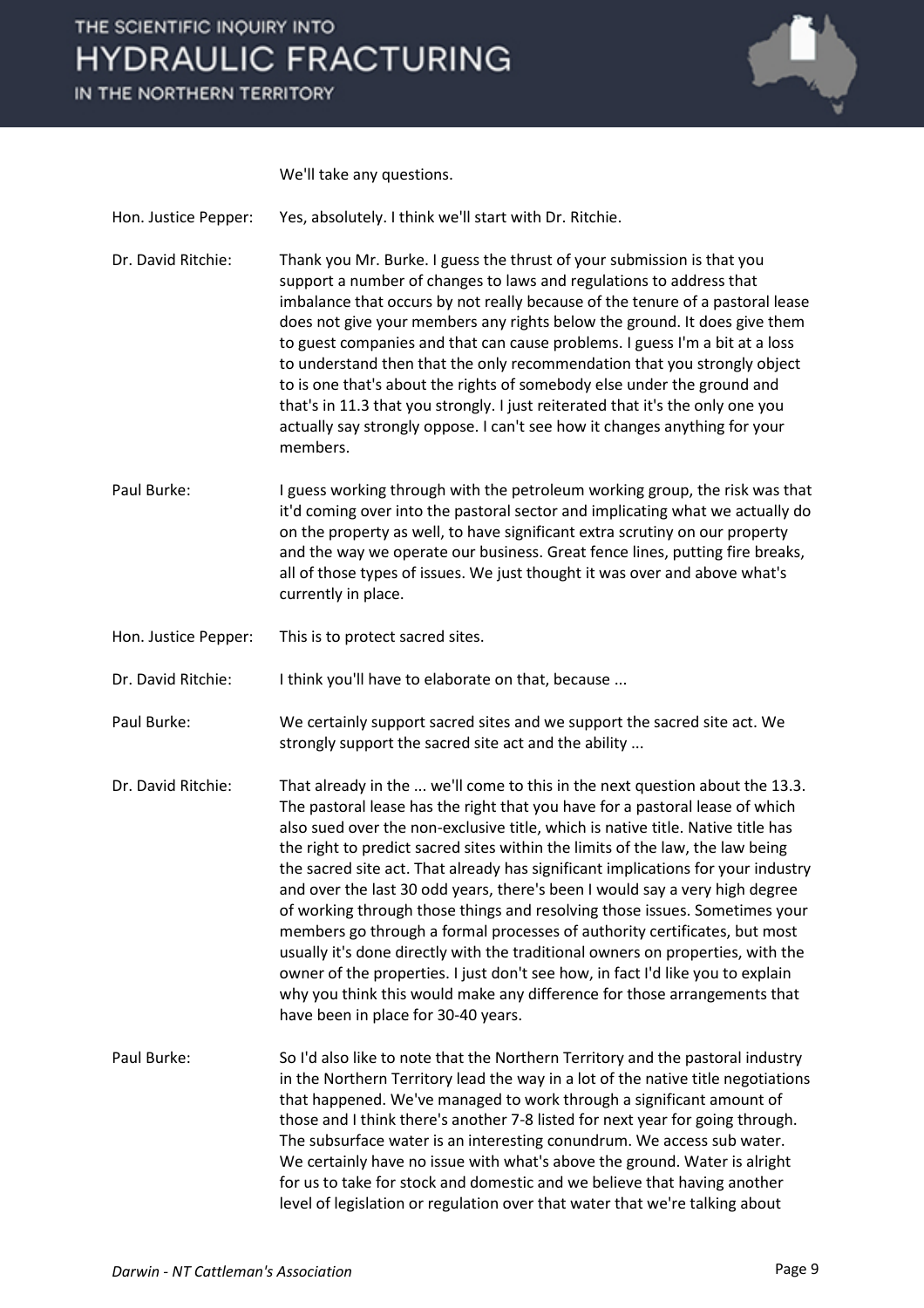IN THE NORTHERN TERRITORY



under the ground would put some impediments or potentially cause some impediments on the grazing business.

- Dr. David Ritchie: Okay. I'll just read you ... this is, we have this sent just this morning that they put to us that it's committed to protecting sacred sites. It's the traditional owners that determine where exploration can take place without impacting sacred sites both above and below the ground. I guess the point is that we've picked up this recommendation from representations from aboriginal, traditional owners and custodians. There is some support from the actual industry itself. I guess by heading it strongly particularly in yours would put you at odds with a group that you actually had very good relationships with. Have you considered the amount ... I guess that there is the potential that you claim worrying about ground water, but it seems a very strong way of ...
- Paul Burke: I'm happy to take it on notice provide a detailed response to your question.
- Dr. David Ritchie: Okay. Thank you.

Can I just go quickly to 13.3 where you talk about landowners. I'm assuming that when mean landowners, that includes native title holders.

- Paul Burke: Of course.
- Dr. David Ritchie: Yep.
- Paul Burke: Of course.
- Dr. David Ritchie: Thank you.
- Hon. Justice Pepper: Thank you.
	- Yes, Dr. Anderson.
- Dr. Alan Andersen: Just a quick question about the recommendation related to weeds. The recommendation includes one of having a dedicated weeds officer. I understand you support that you ask for [inaudible 00:31:11]
- Paul Burke: Correct. So what we're actually asking is ...
- Dr. Alan Andersen: We've had feedback from industry expressing concern about mandating a dedicated weed officer. My question to you is to what extent you think it is really important to have a dedicated weed officer?
- Paul Burke: So dedicated weed officer may look over multiple sites. We're not talking an exclusive resource for each individual well or each individual development. What we're saying is we would like to see someone that is dedicated to that area of work that is available to a pastoralist to contact at ease. If there's an outbreak of weed in a certain area, it makes it easy to contact you with one point of reference, but also that in the process of any land management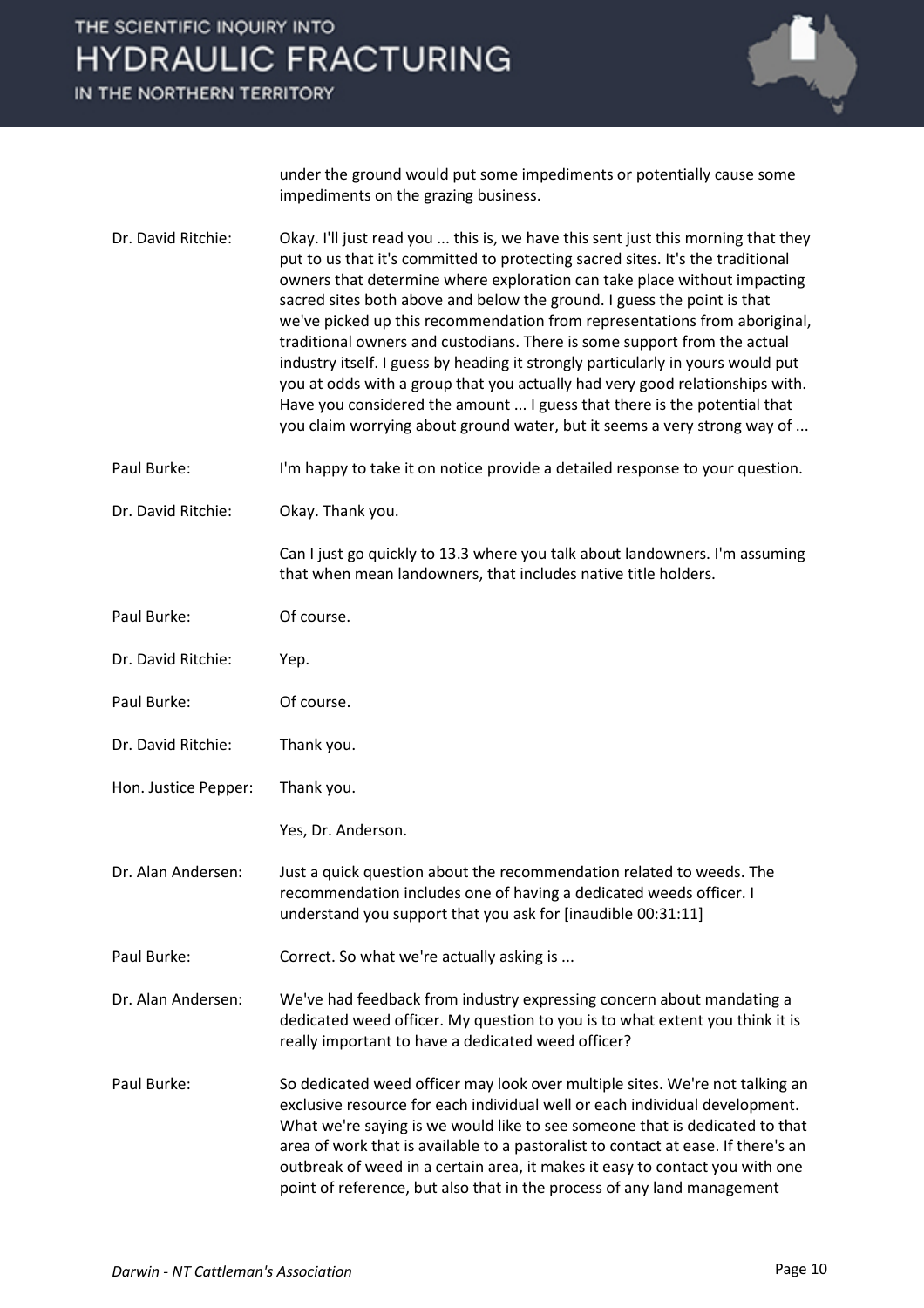IN THE NORTHERN TERRITORY



plans or weed management plans, that it's in consultation with the landowner. We support that.

- Dr. Alan Andersen: It also gives assurance, I guess, that there is that capacity of mitigating the weed risk within that company that that company operating on the land does have the knowledge and capacity to be an important and effective weed management plan in place given that weeds are a pretty significant risk. If they get away, it does leave a significant legacy issue.
- Paul Burke: Thank you.

Hon. Justice Pepper: I had a couple of questions.

First one was in relation to 14.7. Let's say the intent behind that regulation was to do precisely what I think you've argued for, which is to provide a base level of protection and then negotiations can be had above that base level. I would have thought that by removing the words mandatory minimum you're in fact weakening substantially that recommendation, is that what you wanted to achieve?

- Paul Burke: What we wanted to achieve was to have a safety net in there, but if people are able to negotiate a better outcome, that they can also happen.
- Hon. Justice Pepper: That was certainly the intent. Mandatory minimums I think you can substitute for a lot of baseline safety net. In light of that explanation, do you wish to amend what you say about recommendation 14.7?
- Paul Burke: Take that on notice, if I can.
- Hon. Justice Pepper: Thank you.

Alright, the other thing was, I think your recommendation against confidentiality clauses or at least amendments around the recommendation concerning confidentiality clauses. Again, that recommendation was framed in a way to allow people flexibility in their negotiations. Indeed, we have had some feedback that in fact it may well be, for reasons entirely appropriate to that individual or individuals that are pastoralists, that they want confidentiality. Why shouldn't that be permitted if that's what the land holder wants?

- Paul Burke: Say you're absolutely right, we would like to see the ability for the landowner to make that decision. If the land holder would like to talk to his next door neighbour about the deal that he's managed to be able to negotiate, then he should be able to have the right to do that as opposed to have a total confidentiality agreement that precludes him from talking with his neighbours about what he's negotiated within his or her access.
- Hon. Justice Pepper: But that's what the recommendation, with great respects says, that it allows basically ... I think it says that there should be no confidentiality unless it's mutually agreed between the parties. Again, do you want to revise what you're say in relation to that recommendation?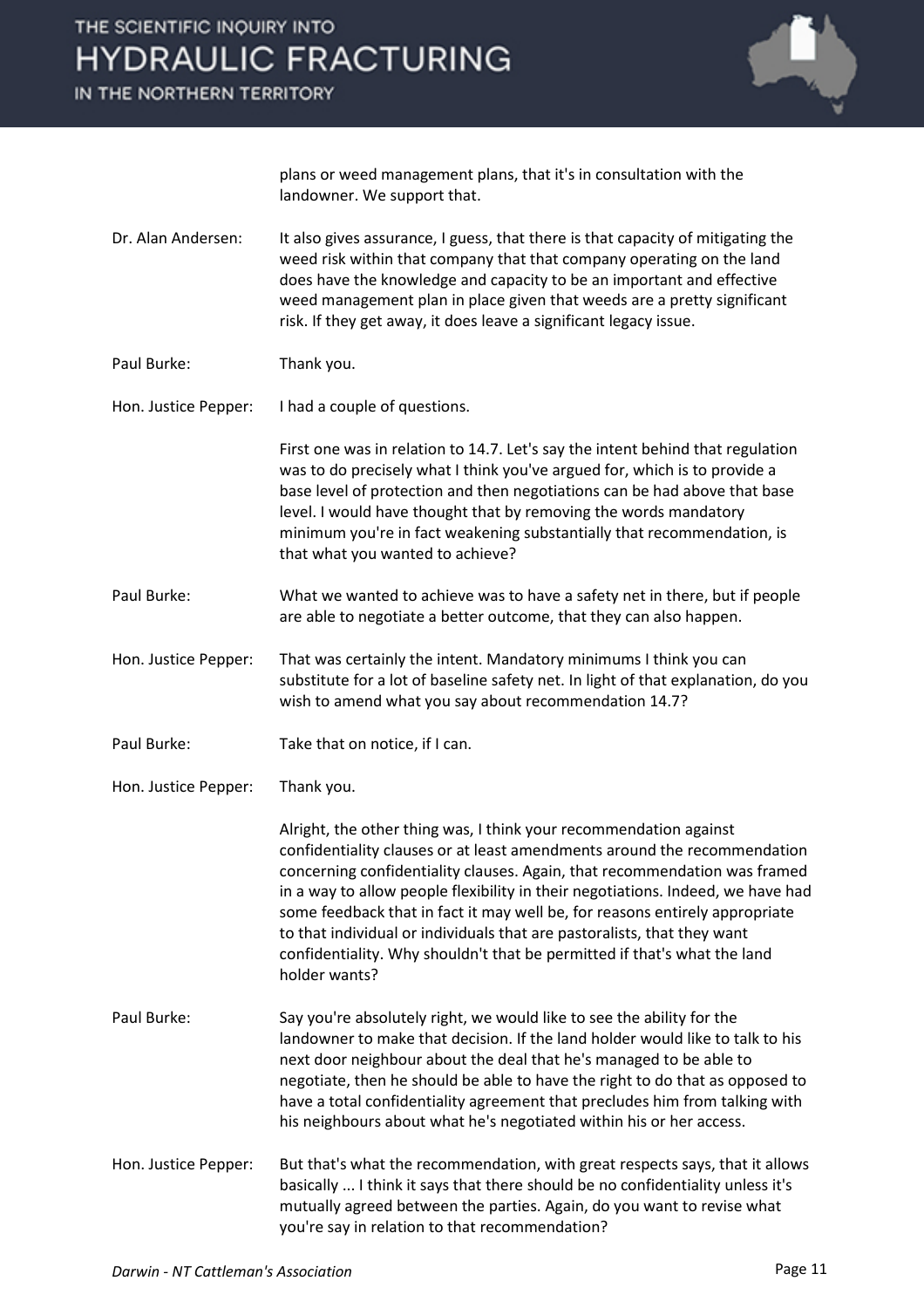# THE SCIENTIFIC INQUIRY INTO **HYD**

IN THE

| HE NORTHERN TERRITORY | YDRAULIC FRACTURING                                                                                                                                                                                                                                                                                                                                                                                                                                                                                                                                                                                                       |
|-----------------------|---------------------------------------------------------------------------------------------------------------------------------------------------------------------------------------------------------------------------------------------------------------------------------------------------------------------------------------------------------------------------------------------------------------------------------------------------------------------------------------------------------------------------------------------------------------------------------------------------------------------------|
| Paul Burke:           | Again, I'll take that on notice.                                                                                                                                                                                                                                                                                                                                                                                                                                                                                                                                                                                          |
| Hon. Justice Pepper:  | Okay.                                                                                                                                                                                                                                                                                                                                                                                                                                                                                                                                                                                                                     |
|                       | Then finally, you have argued against option two and I'm very much curious<br>as to why. Option two was the option that proposes a wholly separate<br>statutory regulator. That regulator would also have incorporated in it<br>something along the lines of the gas tribunal that you have proposed that<br>would effectively allow an independent arbitrator to deal with those types<br>of claims, deal with enforcement, deal with compliance. Basically take this<br>out of the hands of politicians. What are your objections to option two so I<br>can  that's quite important, so I can understand that properly? |
| Paul Burke:           | Sorry, what page you on there?                                                                                                                                                                                                                                                                                                                                                                                                                                                                                                                                                                                            |
| Hon. Justice Pepper:  | I'm  recommendation  it's page 33. Your response to recommendation<br>14.32.                                                                                                                                                                                                                                                                                                                                                                                                                                                                                                                                              |
| Paul Burke:           | Yeah, I don't have the report in front of me. I've got a summary of the<br>recommendations. I can't read what those wordings are, option one and<br>option two, I've just got a summary of what we reported.                                                                                                                                                                                                                                                                                                                                                                                                              |
| Hon. Justice Pepper:  | I would certainly very much like to know what your objections is with option<br>two. Again, the view of the panel was that option two was in fact the<br>creation of a set of stronger, more independent body that would afford<br>greater independence and therefor greater protection to the community. By<br>the community, I include yourself, TOs, everybody. I really do need to know<br>sooner rather than later.                                                                                                                                                                                                  |
| Paul Burke:           | I figured that. I just don't have that right there in front of me.                                                                                                                                                                                                                                                                                                                                                                                                                                                                                                                                                        |
| Hon. Justice Pepper:  | Yep, no, that's fine. It's not a quiz by any means. But yeah, we would really,<br>that's quite important, I would really like to know because most of the<br>feedback we've had to date, we're only week two day two, has been that<br>people quite like, the community quite likes option two. If you don't, we<br>would like to very much know why.                                                                                                                                                                                                                                                                     |
| Paul Burke:           | I understand.                                                                                                                                                                                                                                                                                                                                                                                                                                                                                                                                                                                                             |
| Hon. Justice Pepper:  | Thank you.                                                                                                                                                                                                                                                                                                                                                                                                                                                                                                                                                                                                                |
|                       | Alright. Yes, Professor Hart.                                                                                                                                                                                                                                                                                                                                                                                                                                                                                                                                                                                             |
| Prof. Barry Hart:     | Just a question on 7.5, recommendation 7.5. I don't quite understand what<br>you're getting at there. I can certainly understand the idea of capturing<br>overland flow, I'm doubtful as to why the gas industry would want to do<br>that, given that they're particularly in Boodaloo. Evaporation rates of two<br>plus metres a year. What are you getting at there?                                                                                                                                                                                                                                                    |
| Paul Burke:           | The opportunity that the pastoralists saw there was the opportunity that if<br>dam infrastructure was to be put in to capture that overflow water, it may                                                                                                                                                                                                                                                                                                                                                                                                                                                                 |

ď ٦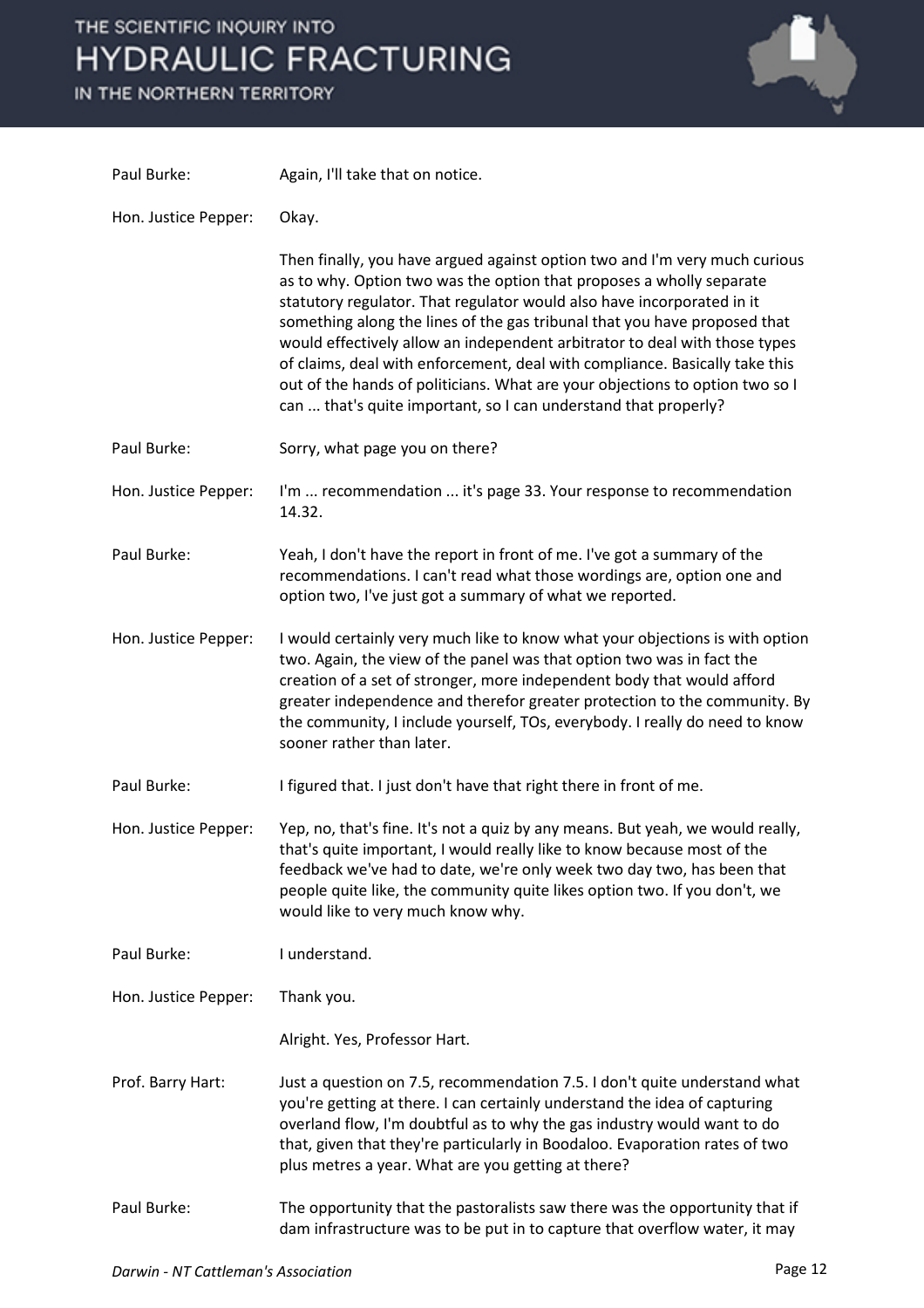IN THE NORTHERN TERRITORY



be an opportunity to utilise that in the future of pastoral operation sense. The way that was worded within the recommendation was that there was no capture of water, or no the taking of water, I think from natural water causes. So the ability for us to be able to capture water and have a future water storage, may be advantageous for the pastoral industry into the future.

- Prof. Barry Hart: But you still have that opportunity to do that?
- Paul Burke: We do.
- Prof. Barry Hart: You're suggesting that the gas companies might do that.
- Paul Burke: In some cases, they may want ...
- Prof. Barry Hart: ... and you want the capacity after that to utilise it.
- Paul Burke: Yeah, and in some cases they may or may not choose to use to do that.
- Prof. Barry Hart: I just don't see it, but I understand where you're coming from.
- Paul Burke: Yeah.
- Prof. Barry Hart: Yep, thank you.
- Hon. Justice Pepper: It's Dr. Jones.
- Dr. David Jones: I am looking to explore some aspects of recommendation 8.15, which essentially refers to a 5,000 metre radius of reserve blocks as an offset. I can understand why residences and some of these other things for that category, but I'm just looking at the doc point, which refers specifically to artesian wells, bores, wells, dams, etcetera. Now, a five kilometre offset in a radius around one of those would effectively amount to a 10 kilometre diamond situation. Now, we visited the Boodaloo station, for example, and there they actually put in watering points that are quite closely spaced, as you're probably be aware. So if 5,000 metre radius was to be enforced around each of those bores, it probably be, just from memory of their current, you'd probably cover the entire pastoral. I raise that context and also in the context of we're recommending a one kilometre offset from existing stock water or domestic watering bores from the point of a spacial separation to allow for the paltry principle for an ...
- Paul Burke: So critically the 5 kilometres provides to houses, stockyards, and areas of work. The inclusion of bores was around mustering periods, was around certain times. It was difficult to differentiate between different parts of infrastructure and that would be certainly something that would be negotiated as part of individual access agreement.
- Dr. David Jones: As long as it's a negotiable point, rather than it being mandatory. I think, not just from the scientific point of view, but just from the practicality point of view it could cause some issues.